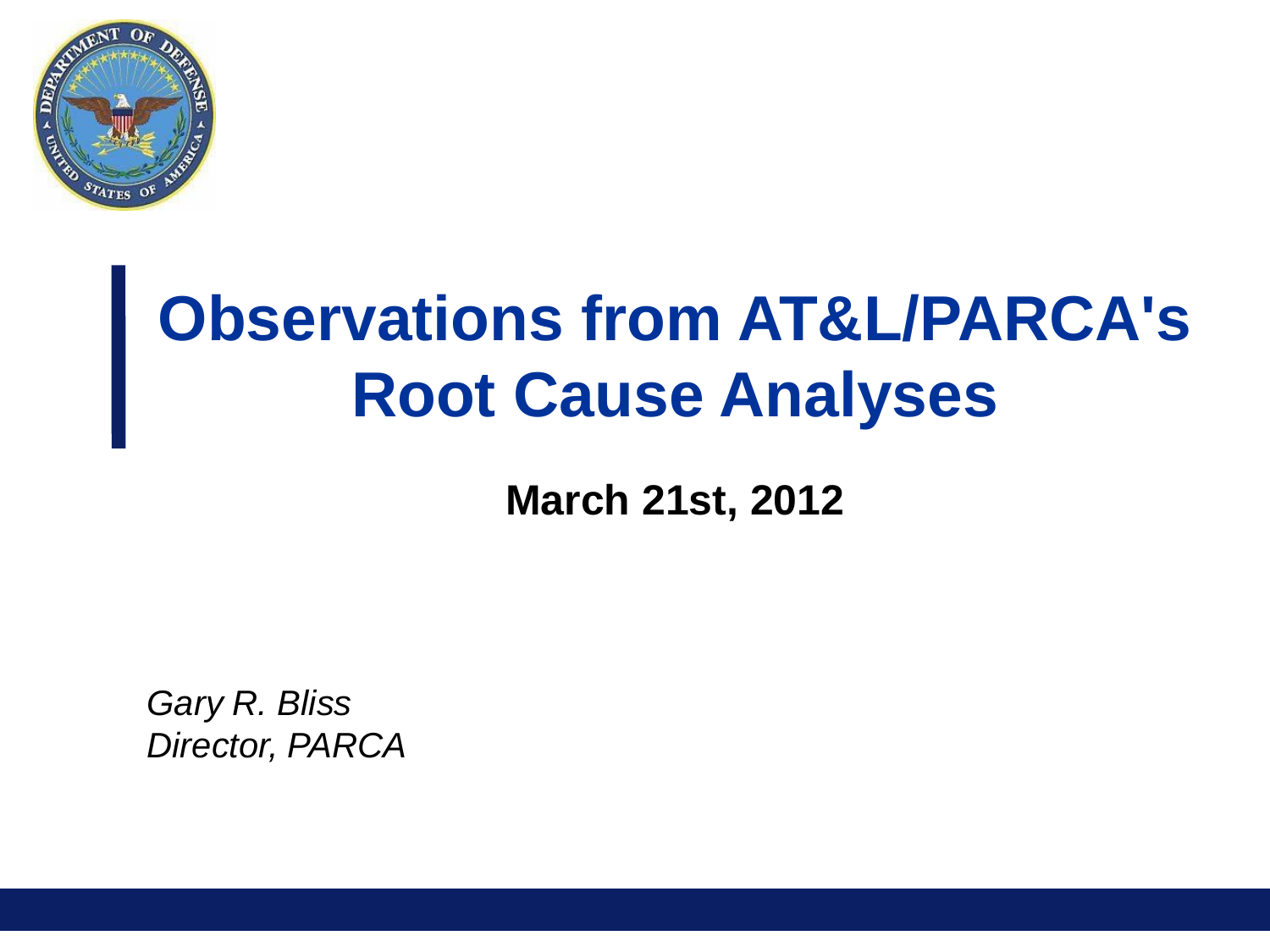

# **Root Cause Analysis Functions**

- ▶ Statutory duties defined in WSARA 09
	- Conduct root cause analyses for major defense acquisition programs.
		- As part of the Nunn-McCurdy breach certification process.

*WSARA 09 states that the Secretary of Defense shall* 

- *(1) determine the root cause or causes of the critical cost growth*
- *(2) If program is not terminated, restructure the program in a manner that addresses root cause or causes of the critical cost growth*
- When requested by designated officials.
- Issue policies, procedures, and guidance governing the conduct of root cause analyses.

 $\blacktriangleright$  Identification of lessons learned for the benefit of acquisition community.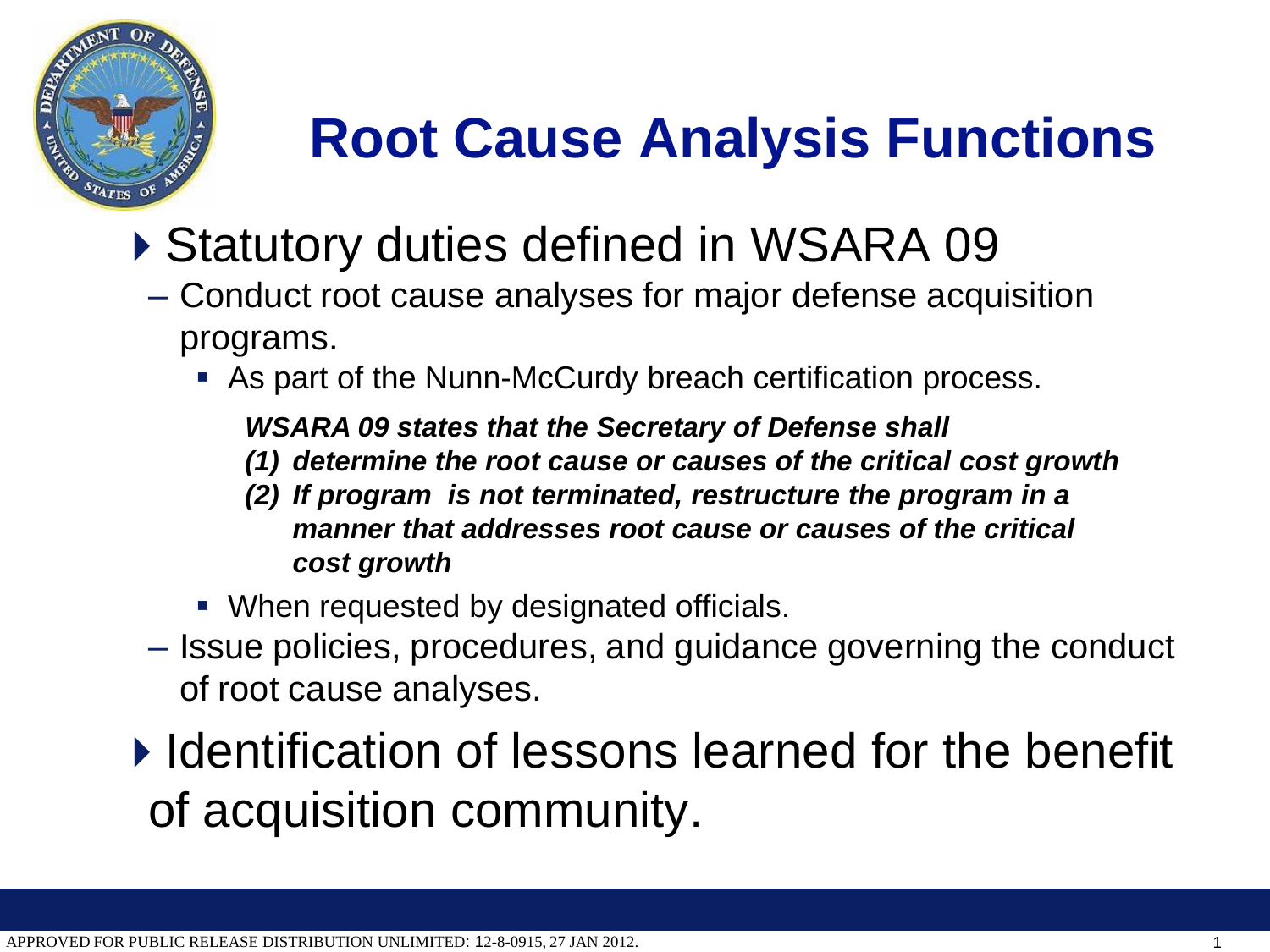

## **Analytical Framework**



Problems will occur: why they occur and our response to them are crucial subjects for root cause analysis.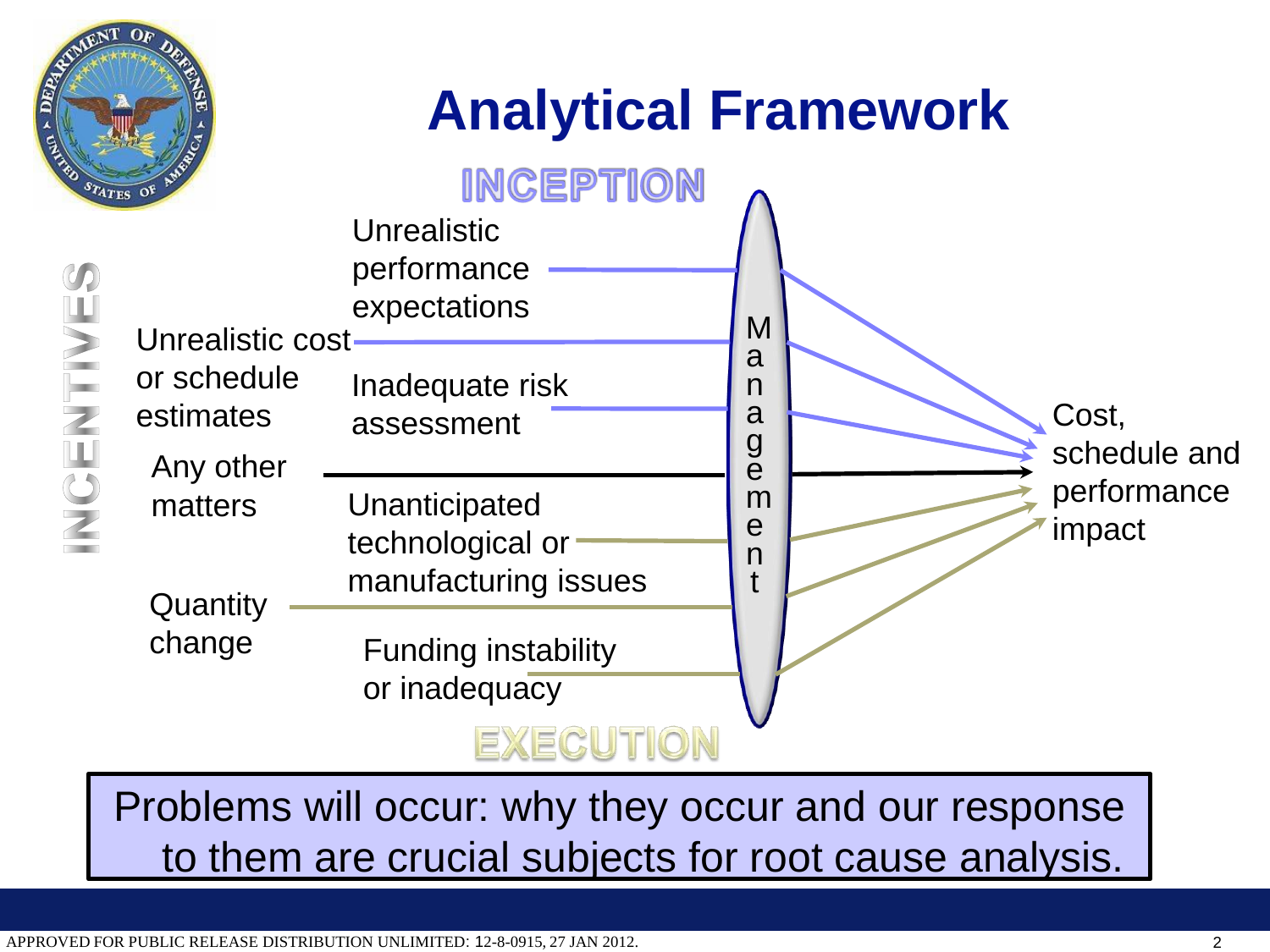

# **Preliminary Trends**

|                                                                   | <b>Programs</b> |   |  |   |  |   |            |   |   |  |    |  |
|-------------------------------------------------------------------|-----------------|---|--|---|--|---|------------|---|---|--|----|--|
| <b>Inception Issues</b>                                           | A               | B |  | D |  |   | G          | н |   |  | K. |  |
| Unrealistic cost or schedule estimates                            |                 |   |  |   |  | X |            |   |   |  |    |  |
| Immature technology, excessive<br>manufacturing, integration risk |                 |   |  |   |  |   |            |   |   |  |    |  |
| Unrealistic performance expectations                              |                 | X |  |   |  |   |            |   |   |  |    |  |
| Other                                                             |                 |   |  |   |  |   |            |   | Χ |  |    |  |
| <b>Execution Issues</b>                                           |                 |   |  |   |  |   |            |   |   |  |    |  |
| Change in procurement quantity                                    |                 |   |  |   |  |   |            |   |   |  |    |  |
| Inadequate funding/funding instability                            |                 |   |  |   |  |   |            |   |   |  |    |  |
| Unanticipated design, engineering,                                |                 |   |  |   |  |   |            |   |   |  |    |  |
| manufacturing or technology issues                                | X               |   |  |   |  |   |            |   |   |  |    |  |
| Poor performance                                                  |                 |   |  |   |  |   | <b>XIX</b> |   | X |  |    |  |
| Other                                                             |                 |   |  |   |  |   |            |   |   |  |    |  |

#### Root causes must be true AND relevant.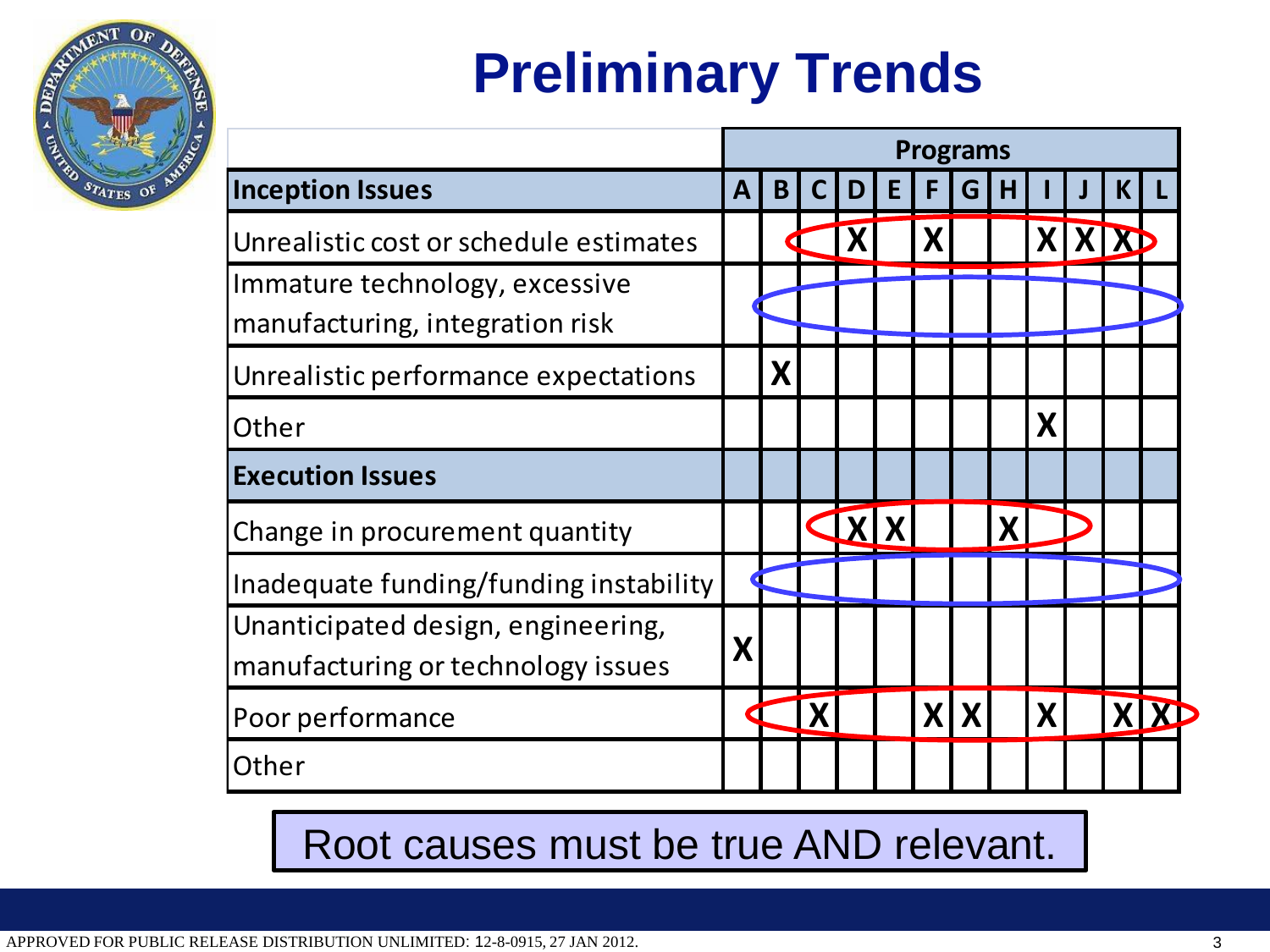



### **Unrealistic Estimates**

## **Changes in Quantity**

#### **Performance**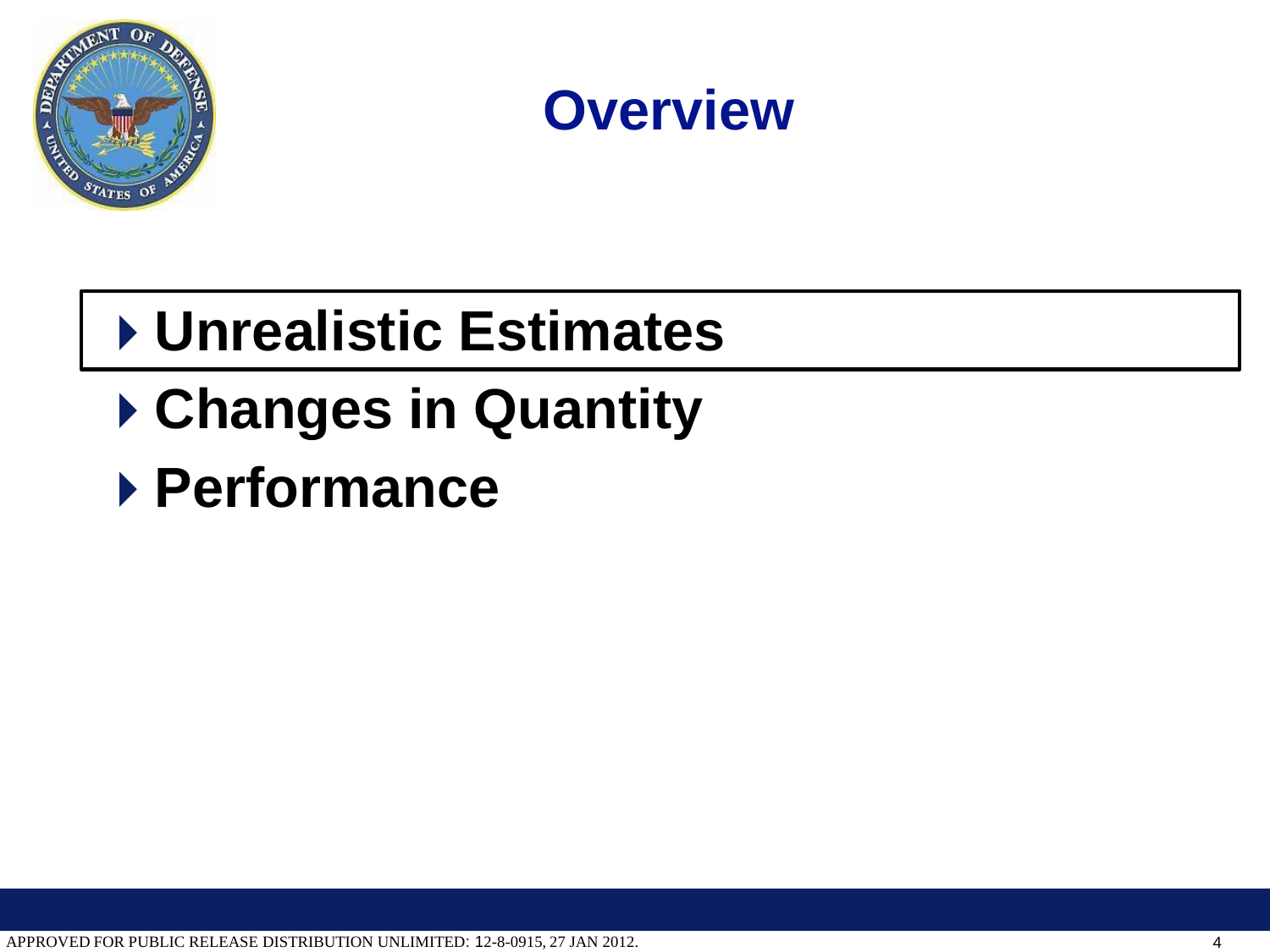

## **Why are Estimates Unrealistic?**

▶ Unrealistic estimates are generally caused by the invalidity of major assumptions NOT methodological errors.



Orbiter Processing Facility Concept (1974)



▶ The cost estimating community can and should challenge assumptions but the acquisition community formulates them. Actual Orbiter Processing Facility

Consideration of this has led to "framing assumptions"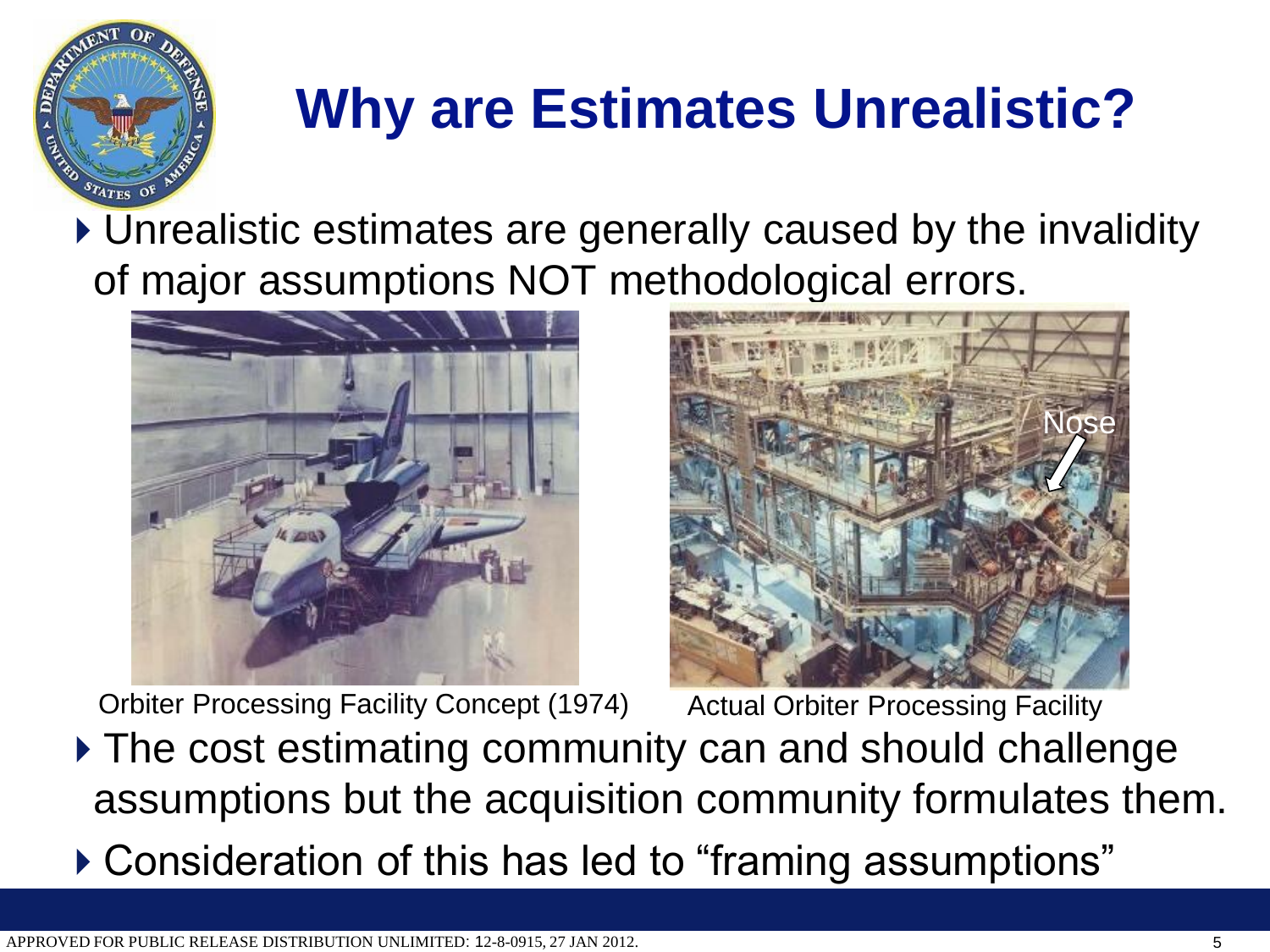

APPROVED FOR PUBLIC RELEASE DISTRIBUTION UNLIMITED: 12-8-0915, 27 JAN 2012.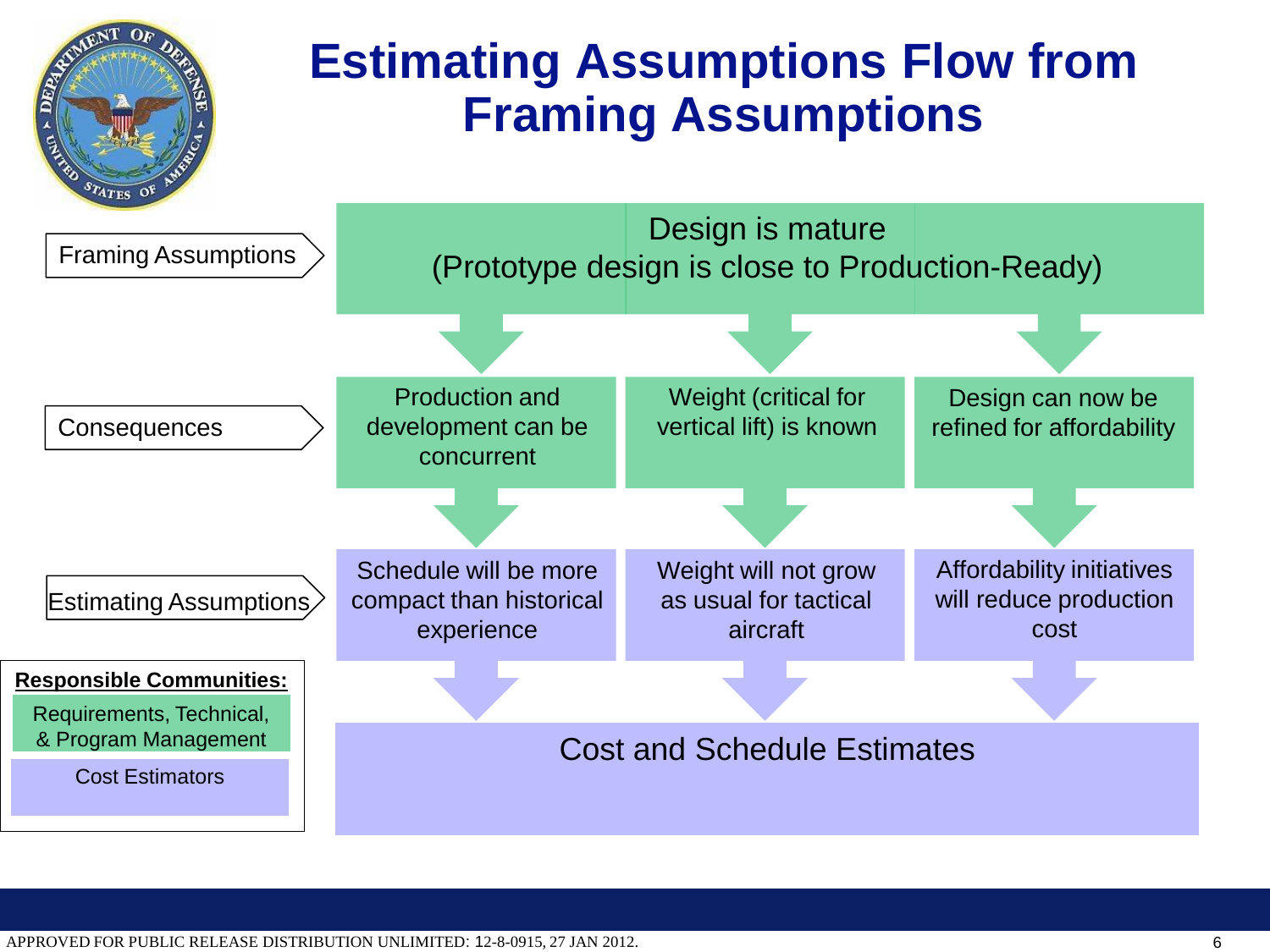

### **Role in N-M Breaches**

▶ When an invalid framing assumption is embraced:

- Evidence of problems will accumulate
- Cost and schedule estimates will need to be changed
- But, the amount of growth will depend on
	- **How promptly management recognizes the issues**
	- **How effectively management responds**
- ▶ Further cost growth if the full implications of the invalid framing assumption are not addressed.



"It ain't what you don't know that gets you into trouble. It's what you know for sure that just ain't so." - Mark Twain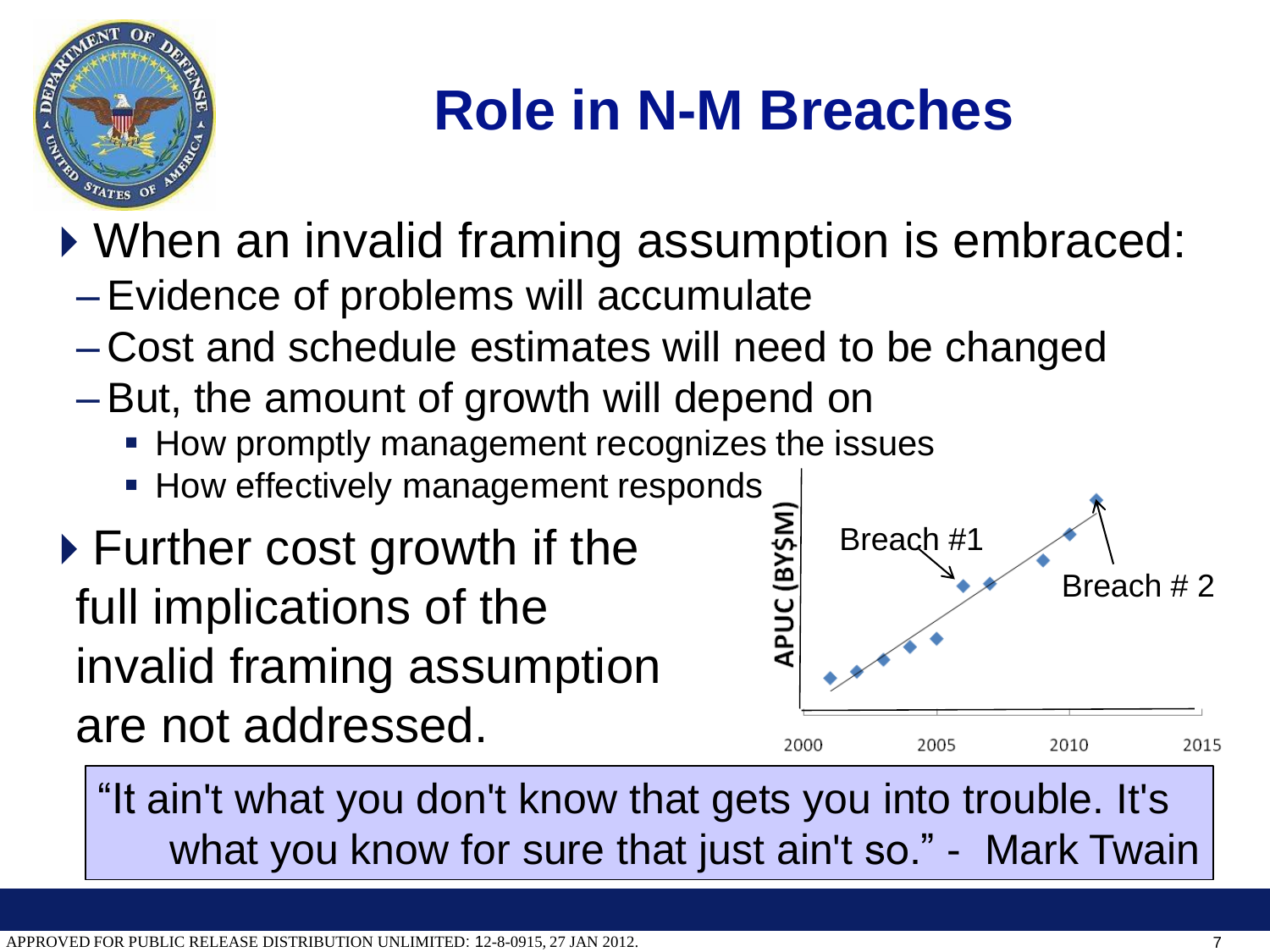

#### **Illustrative Sources for Framing Assumptions**

**Pre-MS B activities:** The design is very similar to the ACTD. **Technical base:** Modular construction will result in significant cost savings.

**Policy implementation:** The conditions are met for a firm, fixed price contract.

**Organizational:** Arbitrating multi-Service requirements will be straightforward.

- **Program dependencies:** FCS will facilitate solution of size, weight, and power issues. Interoperability
- **Threat or operational needs:** The need for precision strike of urban targets will not decline.
- **Industrial base/market:** The satellite bus will have substantial commercial market for the duration of program.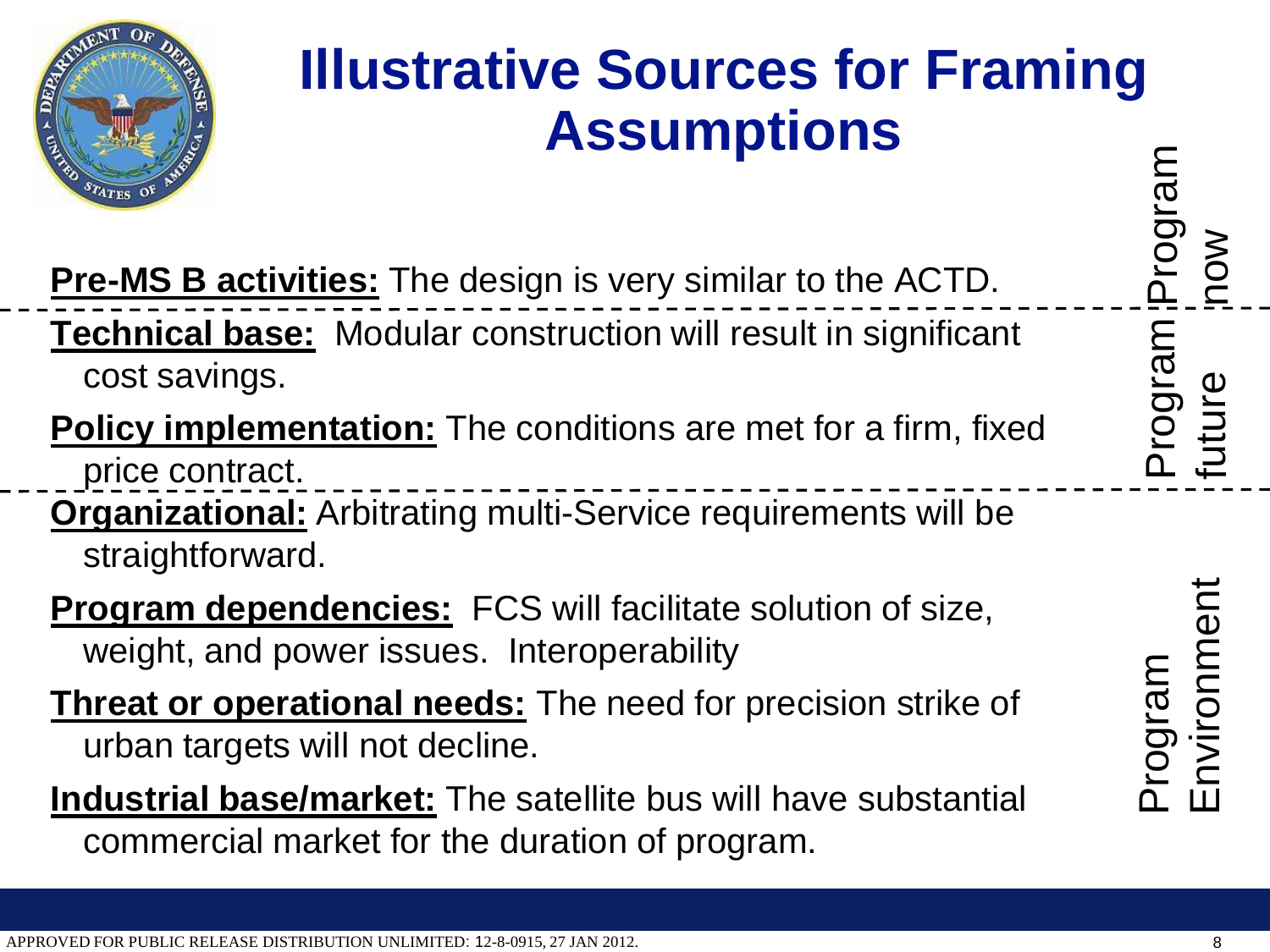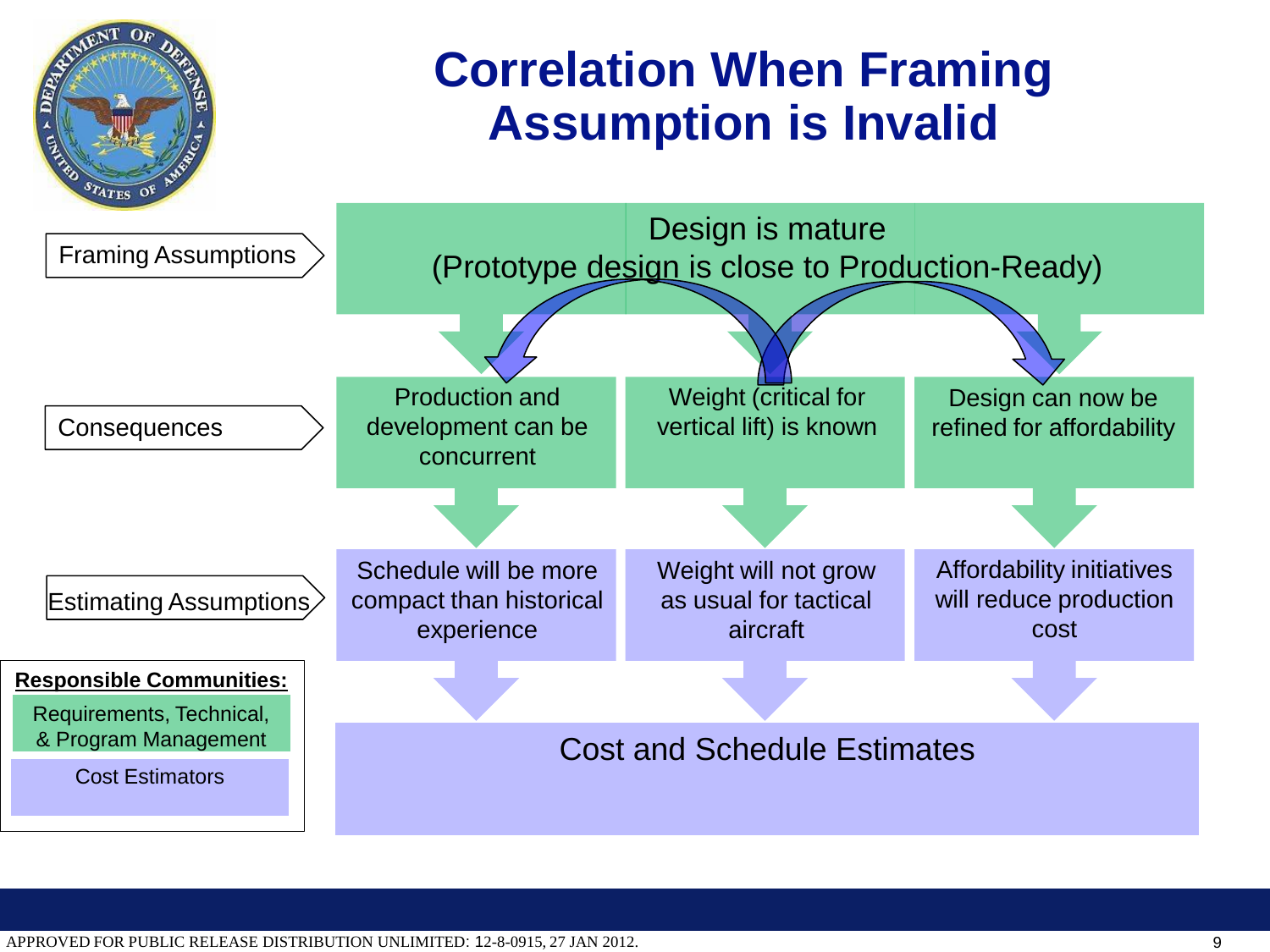

#### **Framing Assumptions and Decision-Making**

- ▶ Issues now are formed by "advocates" of particular subject areas:
	- Each subject area has particular metrics
	- Relationship of these to *overall* program success is never questioned
- $\triangleright$  Intent is to raise the key issues for the program irrespective of whether they are controversial
	- **First step:** Identify the right issues and know how they contribute to program success.
	- **Second step:** Establish what metrics are relevant to the issue's contribution to program success.
	- **Third step:** Present the data to date for and against, including relevant historical programs that are capable of discriminating outcomes.
	- **Fourth step:** Generate baseline forecasts of how the data will evolve if the thesis is correct . . . And vice versa. Track data and report.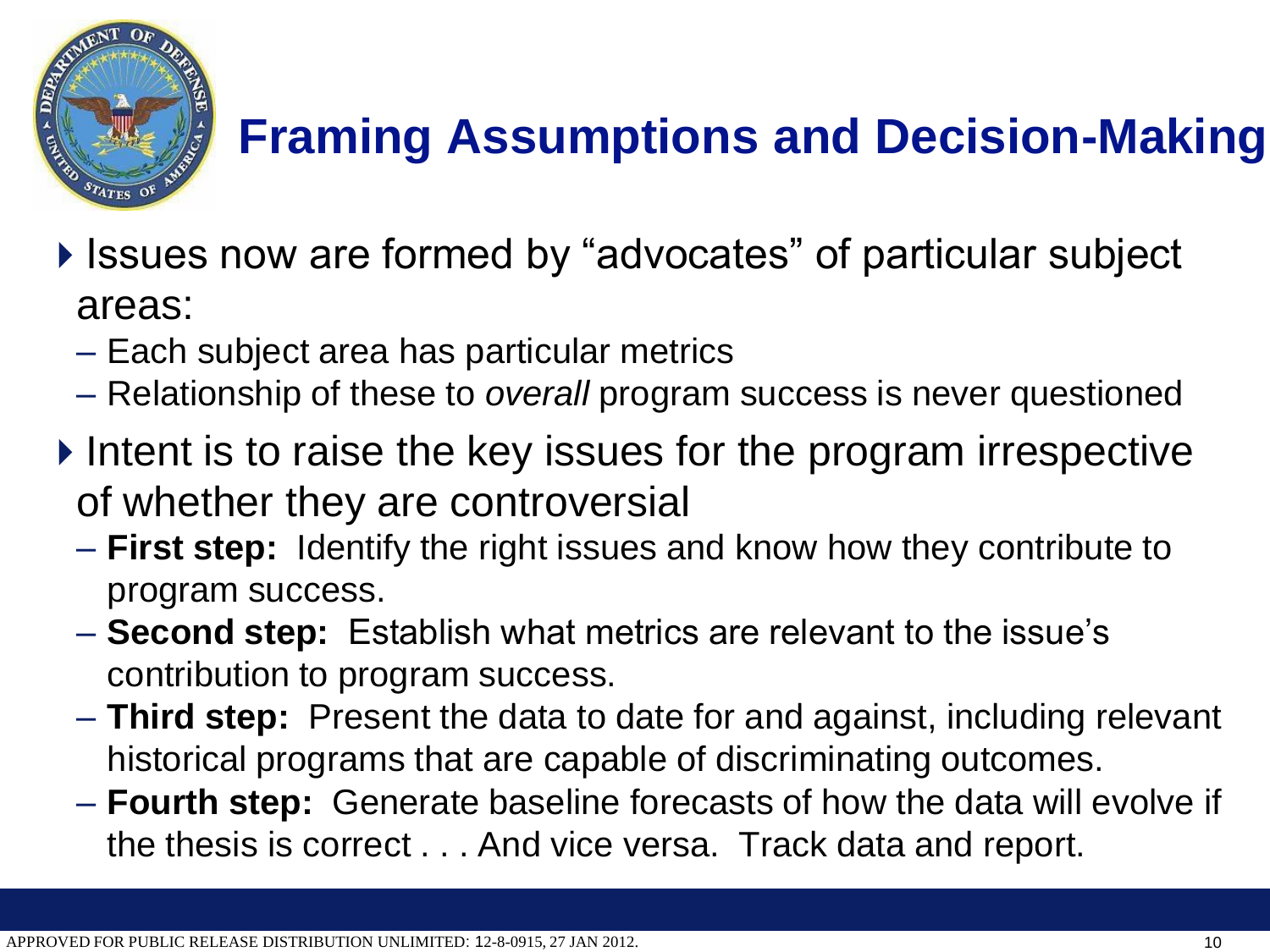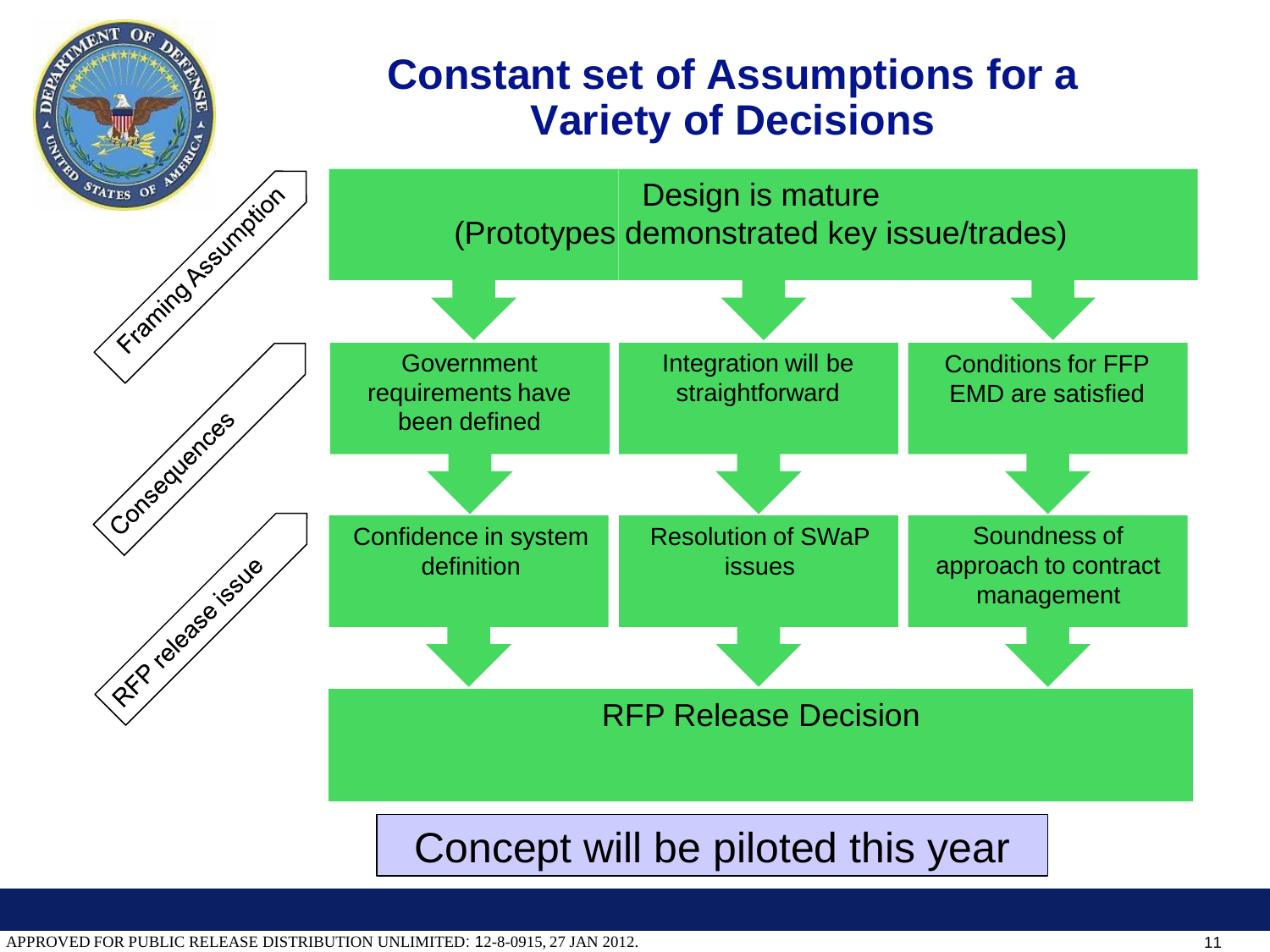



### **Unrealistic Estimates**

### **Changes in Quantity**

#### **Performance**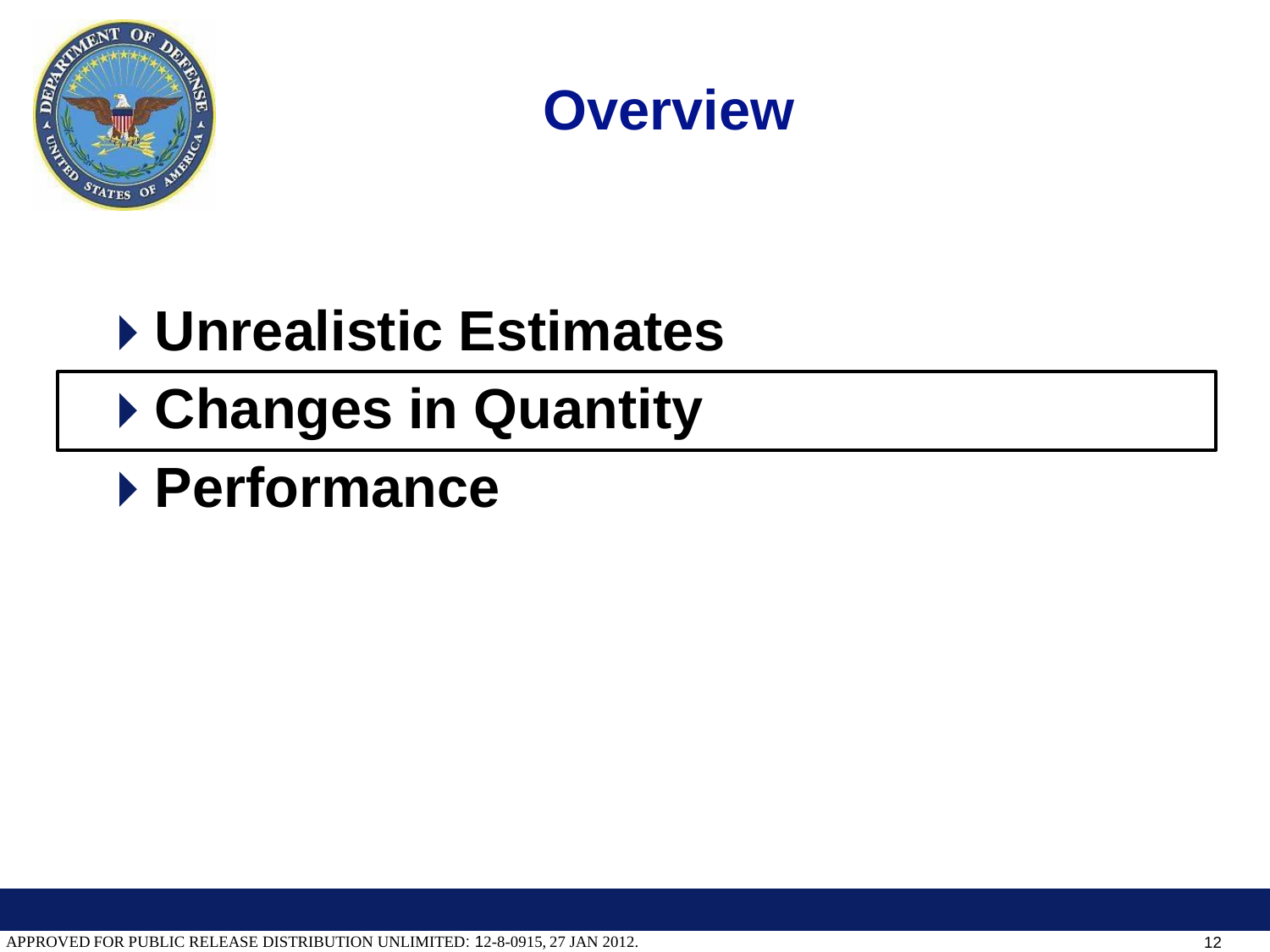

## **Quantity Changes**

- ▶ To consider a quantity change to be a root cause, PARCA has defined two conditions:
	- The reason for the change was outside the control of the acquisition community.
		- **Doctrinal or threat change**
		- "Pure" fiscal constraints
- but NOT **Escalating unit costs** 
	- **Schedule slips**
- Other cost growth would not have caused a breach without the quantity change.
- ▶ To date, PARCA has observed that quantity changes were due to factors within the control of the acquisition community in about half of the cases.

The reason for the quantity change is crucial to management.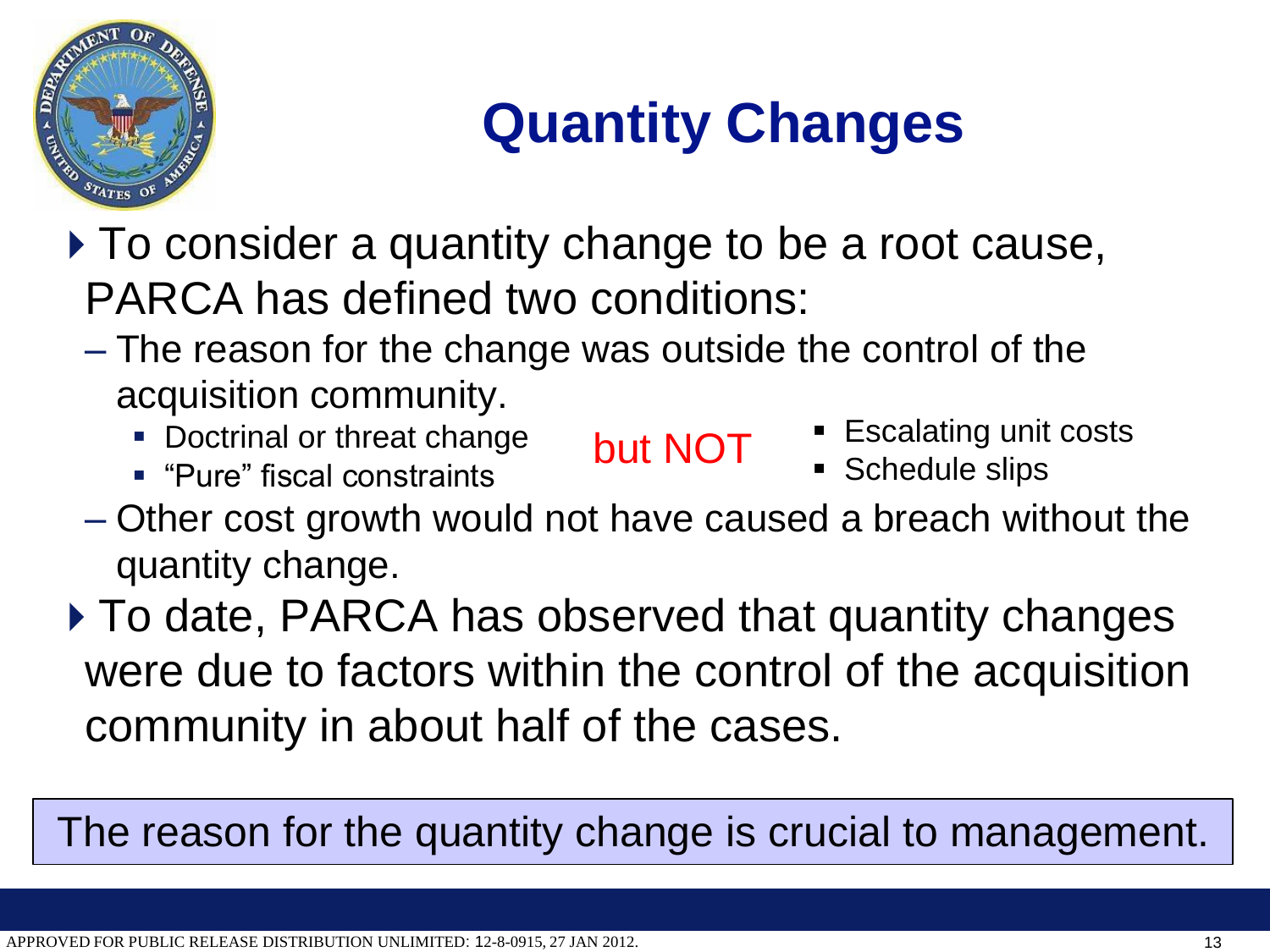

#### **The Impact of Changing Quantity Depends on Other Decisions**

- Quantity change in isolation mainly impacts PAUC.
	- RDT&E amortized over fewer units.
	- Modest learning effects on APUC.
- ▶ Two separate decisions often affect unit costs as much as the quantity change itself.



**Number of Units** 

- Reduce annual buy or curtail program.
- The mix of systems can change (or confuse) unit costs.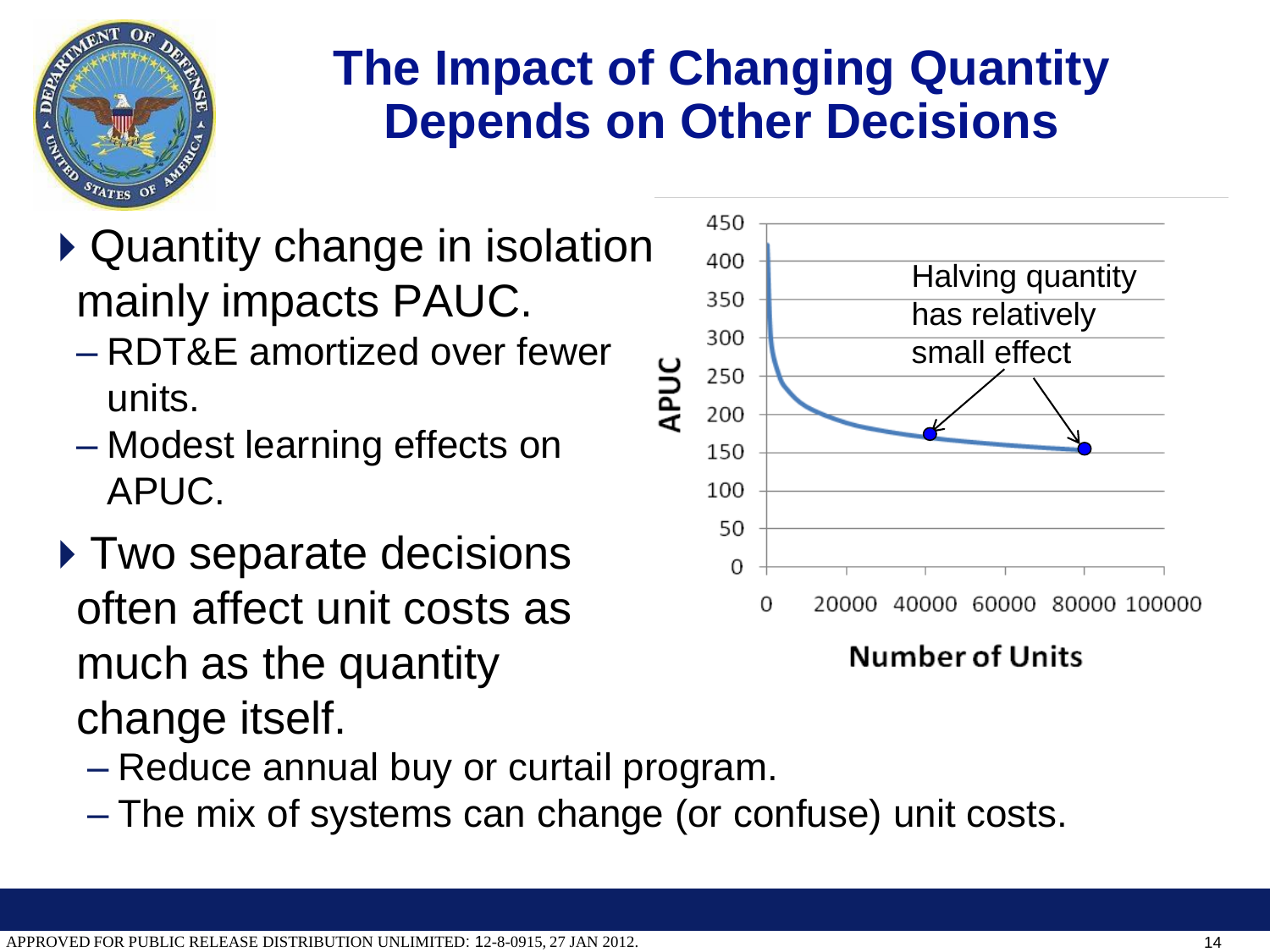



# **Unrealistic Estimates Changes in Quantity**

**Performance**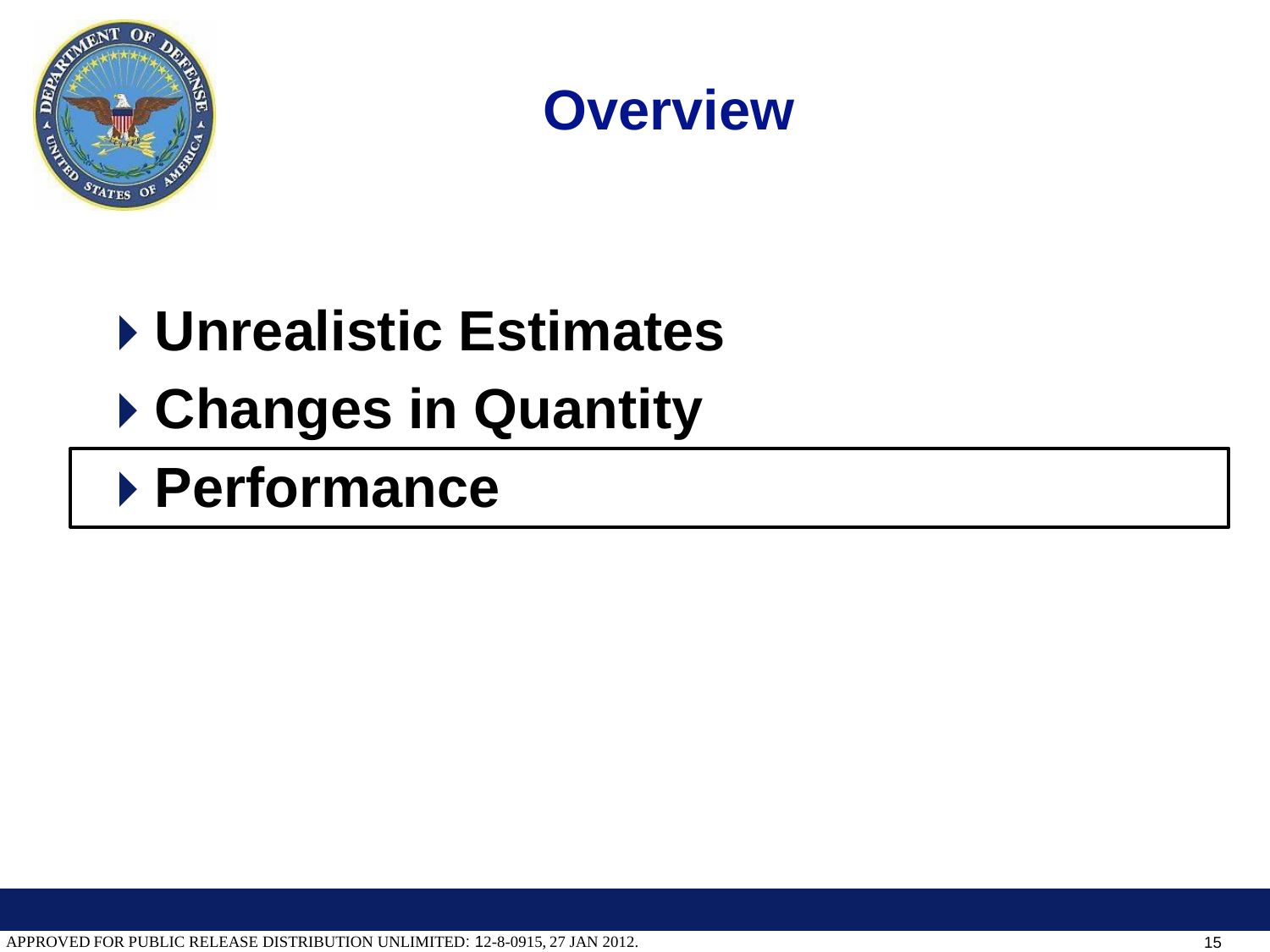

#### **Poor Management Performance**

 Management performance is the lens through which all program issues are addressed.

- Contractor
- Program Office
- PEO
- OSD

PARCA has found issues in three broad areas.

- Systems engineering
- Contractual incentives
- Organizational awareness and response

A critical but difficult area to assess.

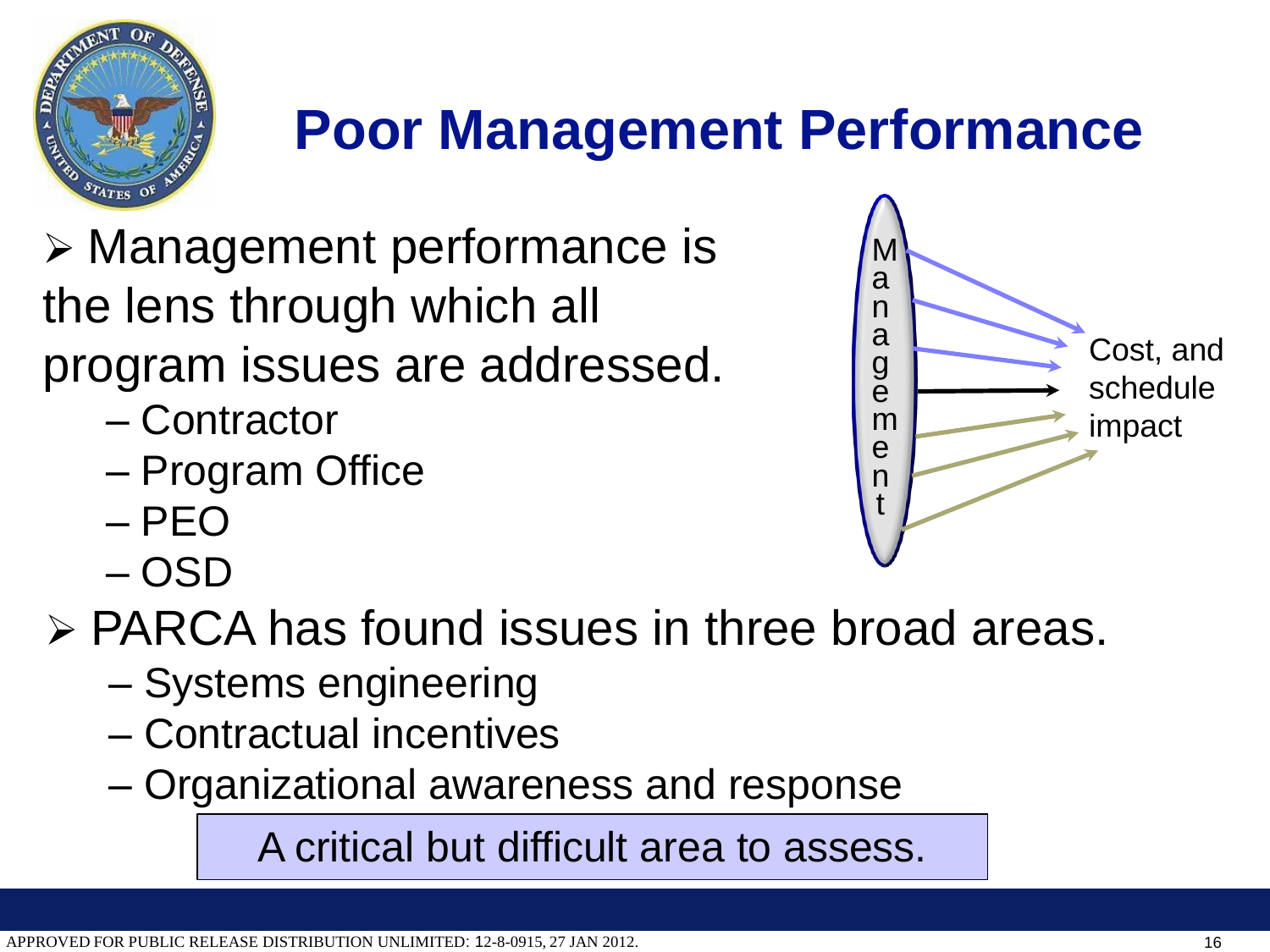

# **Systems Engineering**

#### General observations.

- High potential as a significant or a root cause because systems engineering critical for complex systems.
- Process definition required but can dominate substance. "Strong in process but weak in integration" – PMO assessment
- Recognizing poor systems engineering early a challenge.
- "Systems Engineering" too broad for actionable root causes.
- Areas where problems have been observed include:
	- Requirements management
		- **Ambiguities in combining requirements documents.**
		- **Funding program to include all requirements.**
	- Interface and environment management
	- Holistic performance attributes e.g. reliability, weight – Risk assessment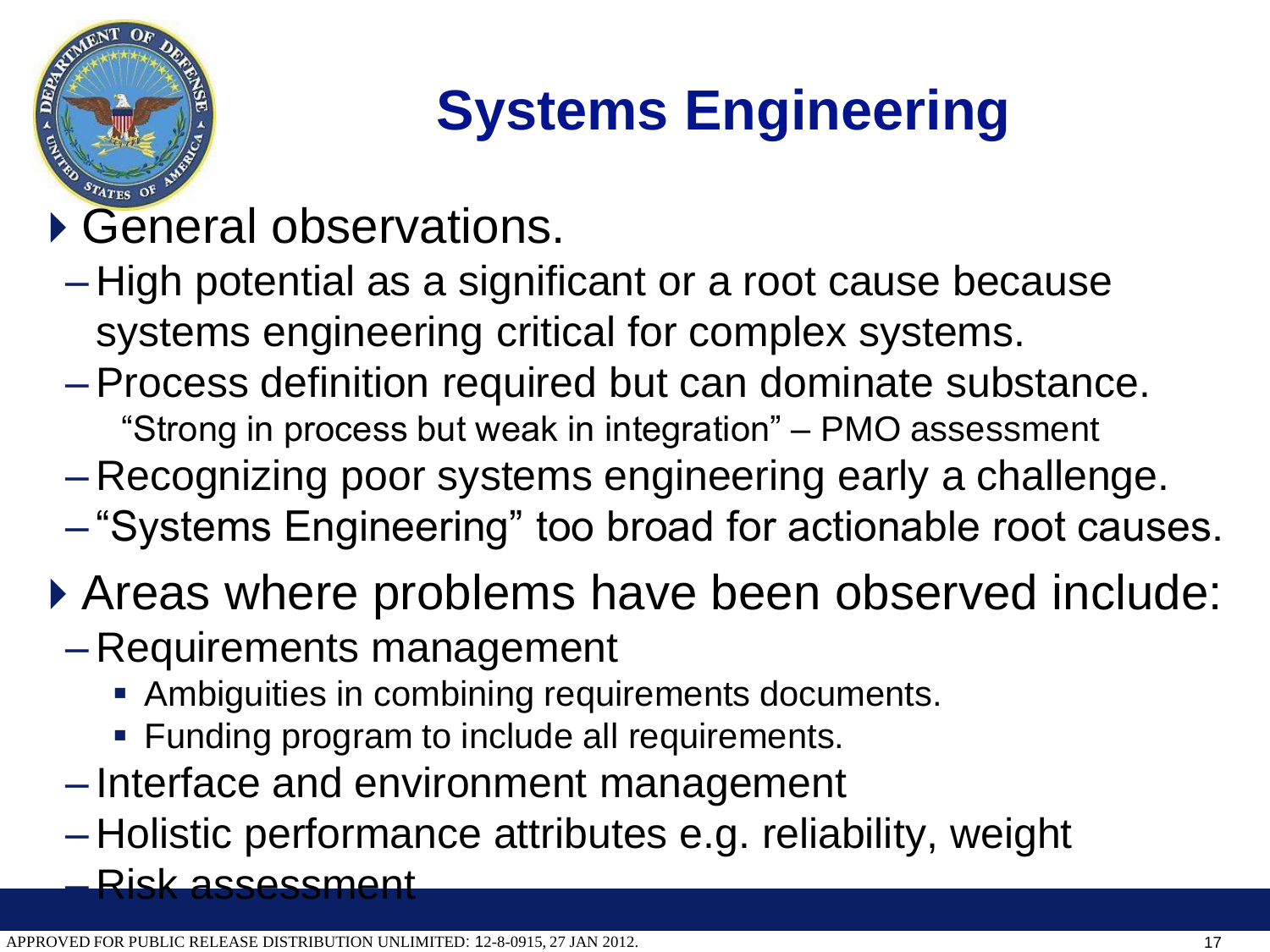

# **Effective Contracting Strategy**

# **Incentive evaluation**

- Aligned with program goals and challenges
- Demanding yet achievable
- Sufficient to motivate
- No perverse effects
- Correct signal sent and received
- ▶ Incentive strategy
	- Conditions for strategy satisfied?
	- Consistent with corporate goals and position
	- Consistent with policy

Government goals but contractor's perspective

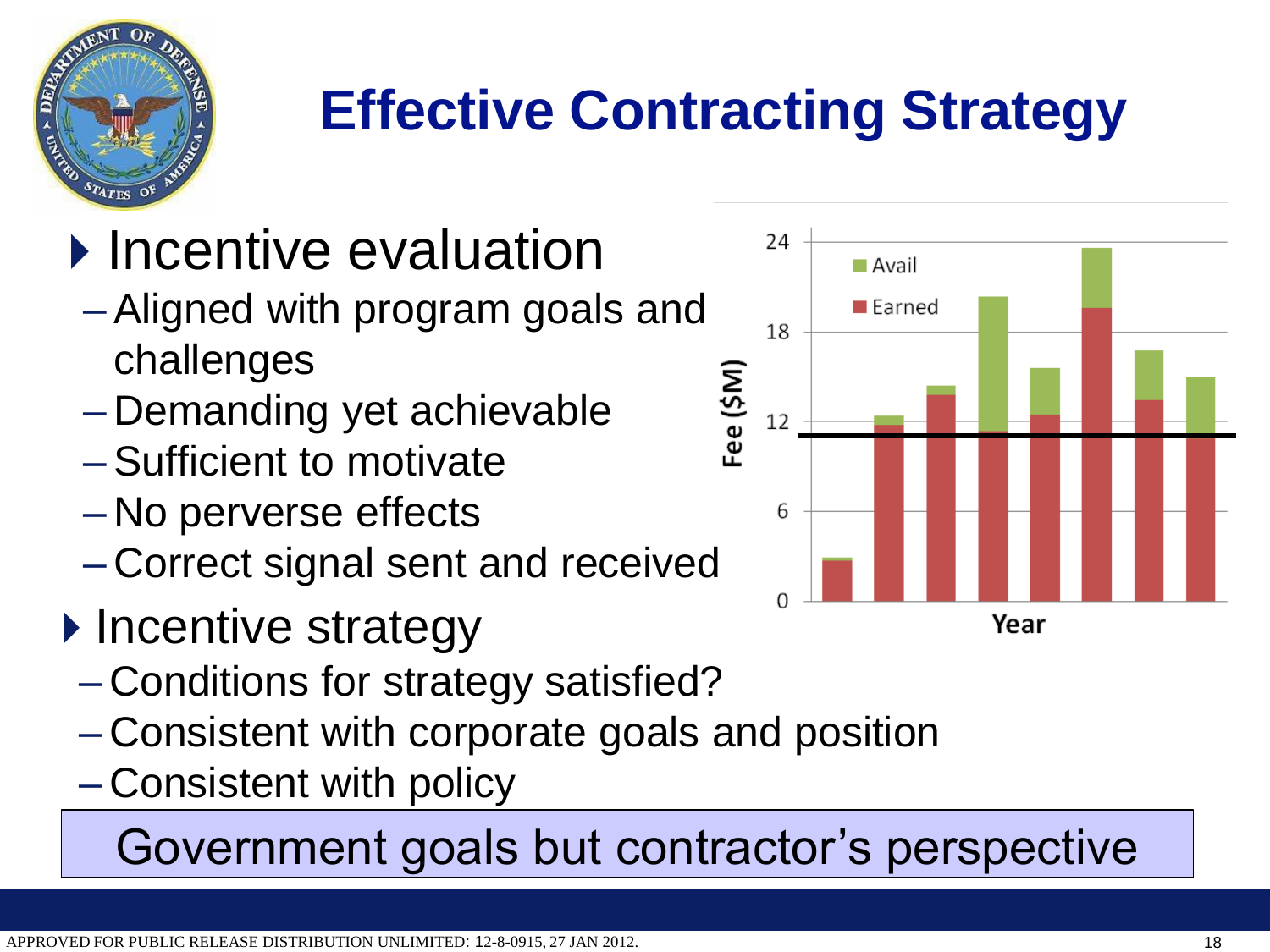

#### **Situational Awareness – Contract Performance v Program Performance**

# ▶ Several cases where

- program content evolves
- Work not understood
- "Unfunded" requirement
- Spiral development (almost by definition)
- Consequences require management
	- Contract performance differs from program performance
	- Discipline in program content
	- Budgetary pressure

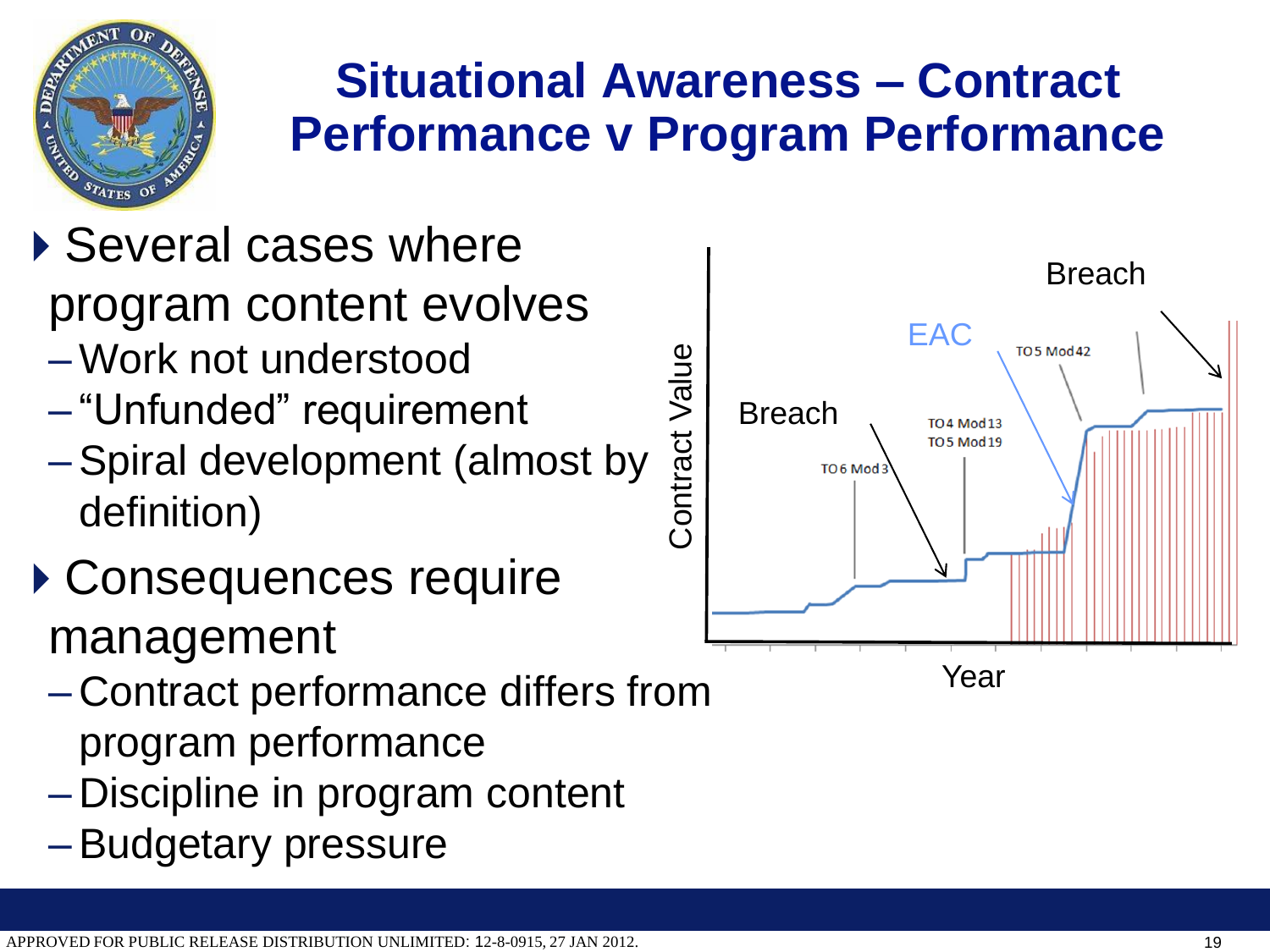

### **Organizational Response**

#### ▶ Direction

- Policy is a significant source of program postulates
- Implementation not assured e.g. PM tenure, ADMs
- Organizational performance issues



- Organizational problems identified at first breach …
	- "Management and systems engineering processes were not in place"
	- Contractor "did not effectively tap … expertise resident within team."
	- "Concurrent activities increased program execution complexity."
	- ... are often still present at second.